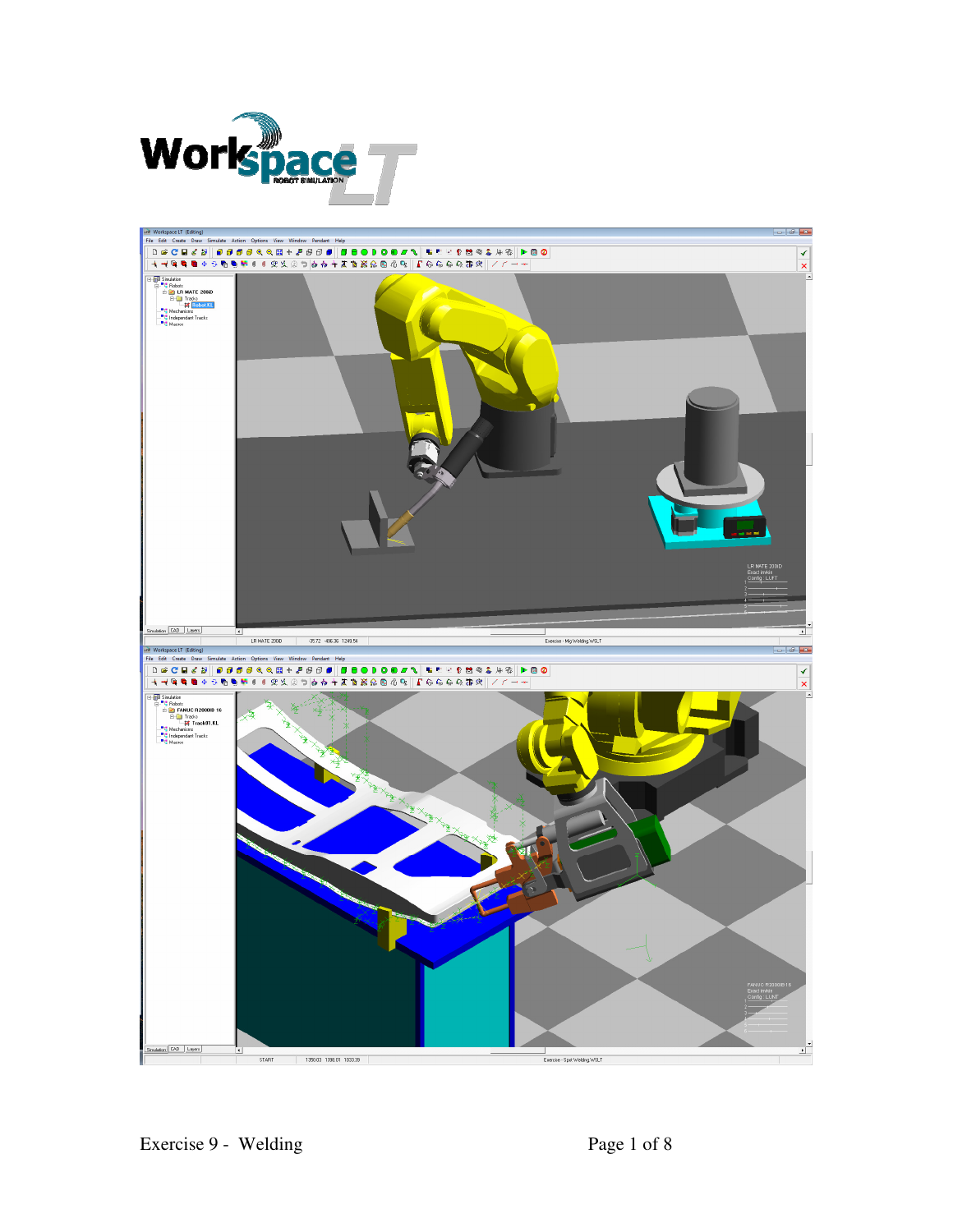

# **Exercise 9 - Welding**

### **Objectives:**

## **Part 1 - MIG Welding**

- Create a "MIG welding" simulation.
- Use of an auxiliary axis controlled by the robot.
- Using a MIG torch.
- Optimizing the Robot path.
- Creating a Robotic simulation, avi.

### **Part 2 - Resistance Welding (Spot Welding)**

- Create a "Resistance welding" simulation.
- Using a resistance weld gun.
- Optimizing the Robot path.
- Creating a Robotic simulation, avi.

### **Materials;**

- Workspace  $LT^{\circ}$  simulation software.
- Workspace  $LT^{\circ}$  project file "Exercise 9A- MIG Welding. WSLT".
- Workspace  $LT^{\circ}$  project file "Exercise 9B- MIG Welding. WSLT".
- Manual "Workspace  $LT^{\degree}$  User Guide.pdf".

### **Helpful Hint;**

Before starting this exercise, review previous exercises and the User Guide sections;

- 3.6 Simulation/CAD/Layers View.
- 4.20 Using Layers In Your Project.
- 5.5 Auxiliary Axes.
- 6.3 Comments and Workspace commands.
- 7. Karel Robot Movement Commands.
- 9.3 Execution Control.
- 9.3.1 Delay.

### Part 1 - MIG Welding (Metal Inert Gas)

- 1) Procedure: Create tracks for Welding using an auxiliary axis.
	- a) Open Workspace LT simulation software.
	- b) Open  $\mathbf{\hat{z}}$  the project file "Exercise 9A- MIG Welding.WSLT".
	- c) Add a robot track "Robot.KL"
	- d) Edit the robot track to include the following program;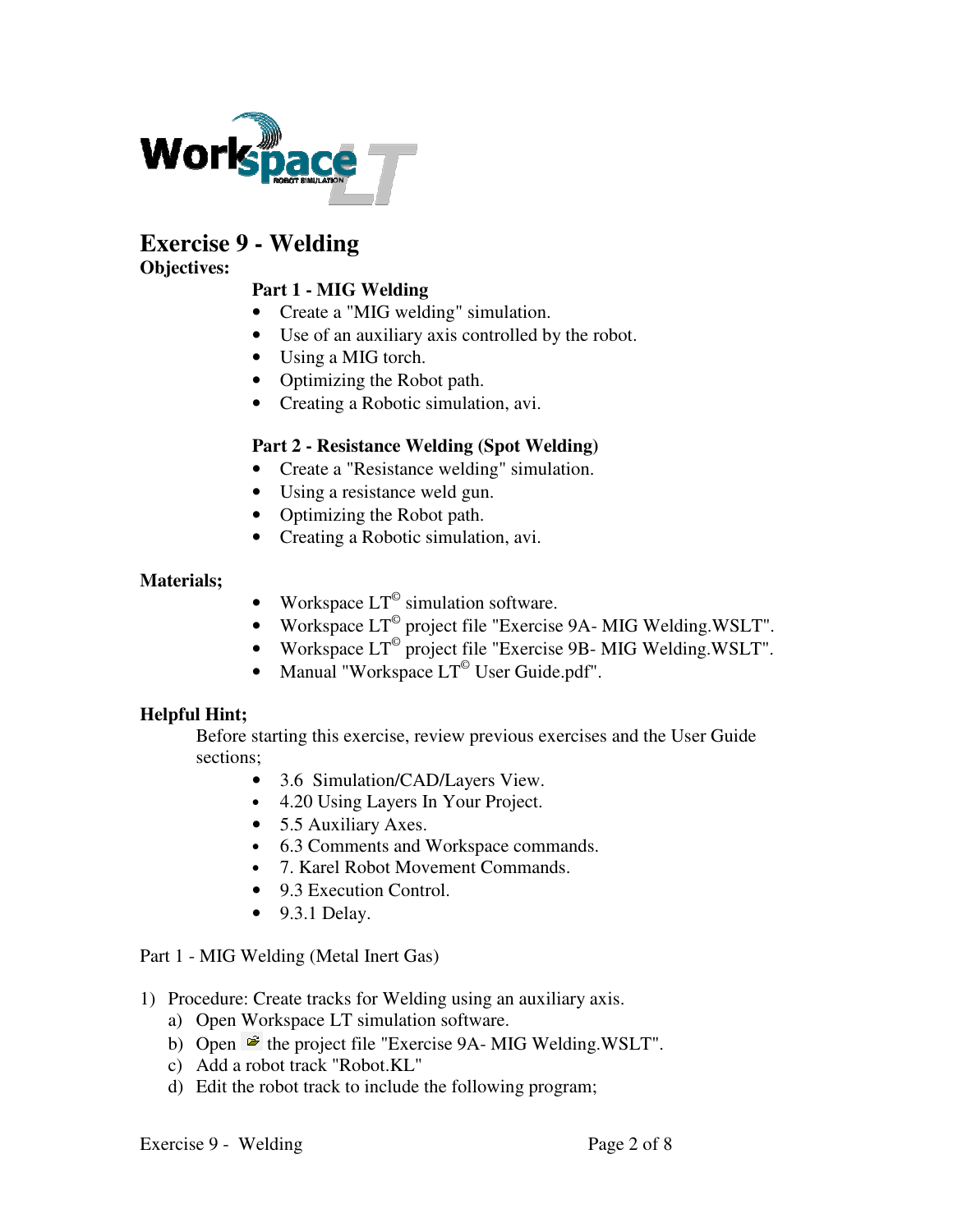PROGRAM Robot

-- Workspace LT KAREL 2 Program for LR MATE 200iD Robot

BEGIN

 \$USEMAXACCEL=TRUE %INCLUDE Robot# \$UTOOL=POS(-91.0389,-0.0907,255.2891,0,68,-180,'') \$TERMTYPE=FINE \$MOTYPE=Joint \$SPEED=750 MOVE TO HOME\_01 MOVE AUX TO PIPE\_CLR TCP TO PIPE\_CLR \$SPEED=250 \$MOTYPE=LINEAR MOVE TO PIPEGP1 DELAY 500 --! ARCWELDON 100,25 DELAY 500 \$AUXSPEED=75 MOVE AXIS 7 BY 360.00 DELAY 500 --! ARCWELDOFF DELAY 500 \$MOTYPE=Joint \$SPEED=750 MOVE TO PIPE\_CLR \$MOTYPE=Joint \$AUXSPEED=750 MOVE AUX TO HOME\_01 TCP TO HOME\_01 MOVE TO WELD\_PNC1 \$MOTYPE=Linear \$SPEED=750 MOVE TO WELDGP1 DELAY 500 --! ARCWELDON 100,25 DELAY 500 \$SPEED=75 MOVE TO WELDGP2 DELAY 500 --! ARCWELDOFF DELAY 500 WITH \$MOTYPE=Joint, \$TERMTYPE=FINE, \$SPEED=500 MOVE TO WELD\_CLR1 WITH \$MOTYPE=Joint, \$TERMTYPE=FINE, \$SPEED=500 MOVE TO WELD\_PNC2 WITH \$MOTYPE=Linear, \$TERMTYPE=FINE, \$SPEED=250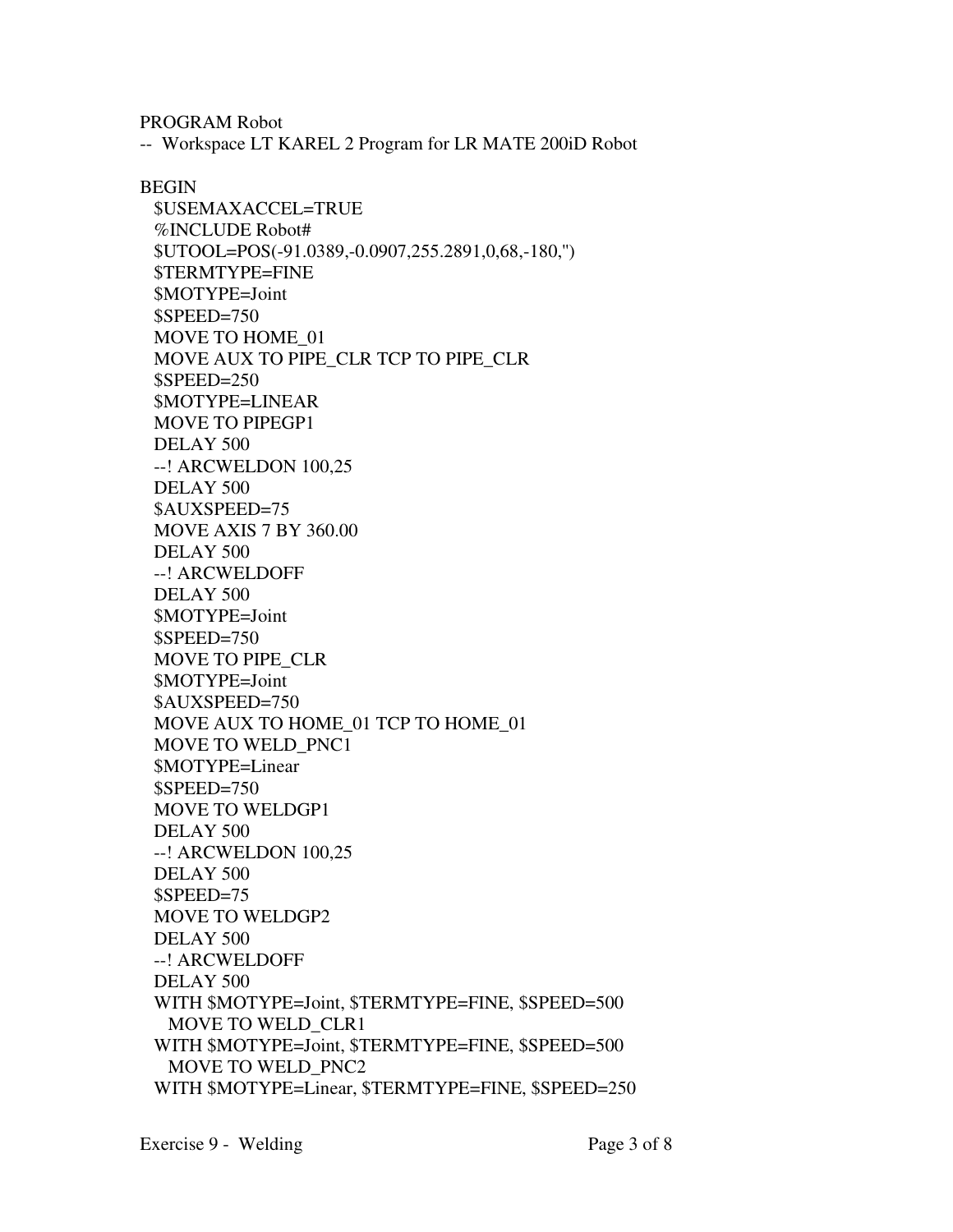MOVE TO WELDGP3 DELAY 500 --! ARCWELDON 100,25 DELAY 500 \$MOTYPE=Linear \$SPEED=75 MOVE TO WELDGP4 DELAY 500 --! ARCWELDOFF DELAY 500 \$MOTYPE=Joint \$SPEED=750 MOVE TO WELD\_CLR2 MOVE TO WELD\_CLR3 MOVE TO HOME\_01

END Robot

- e) Run the simulation  $\blacktriangleright$  and correct any errors.
- f) Optimize the robot program to increase efficiency and throughput.
- g) Comment track programs for ease of understanding by others.
- h) Save the project model  $\blacksquare$ .
- i) Run the simulation  $\triangleright$  and create an AVI.

Part 2 - Resistance Welding (Spot Welding)

- 2) Procedure: Create tracks for Welding using an auxiliary axis.
	- a) Open Workspace LT simulation software.
	- b) Open  $\mathbb{E}$  the project file " Exercise 9B Resistance Welding".
	- c) Add a robot track "Robot.KL"
	- d) Edit the robot track to include the following program;

PROGRAM Track01

-- Workspace LT KAREL 2 Program for FANUC R2000IB 16 Robot

#### BEGIN

```
 $USEMAXACCEL=TRUE 
%INCLUDE Track01# 
$UTOOL=POS(549.275,-0.0001,318.5998,0,0,0,'') 
--! USENAMEDVIEW Begin 
WITH $MOTYPE=Joint, $TERMTYPE=FINE, $SPEED=500 
 MOVE TO START 
WITH $MOTYPE=Linear, $TERMTYPE=FINE, $SPEED=500 
 MOVE TO WELD1GP 
--! SPOTWELD 45,45 
WITH $MOTYPE=Linear, $TERMTYPE=FINE, $SPEED=500 
 MOVE TO WELD2GP 
--! SPOTWELD 45,45
```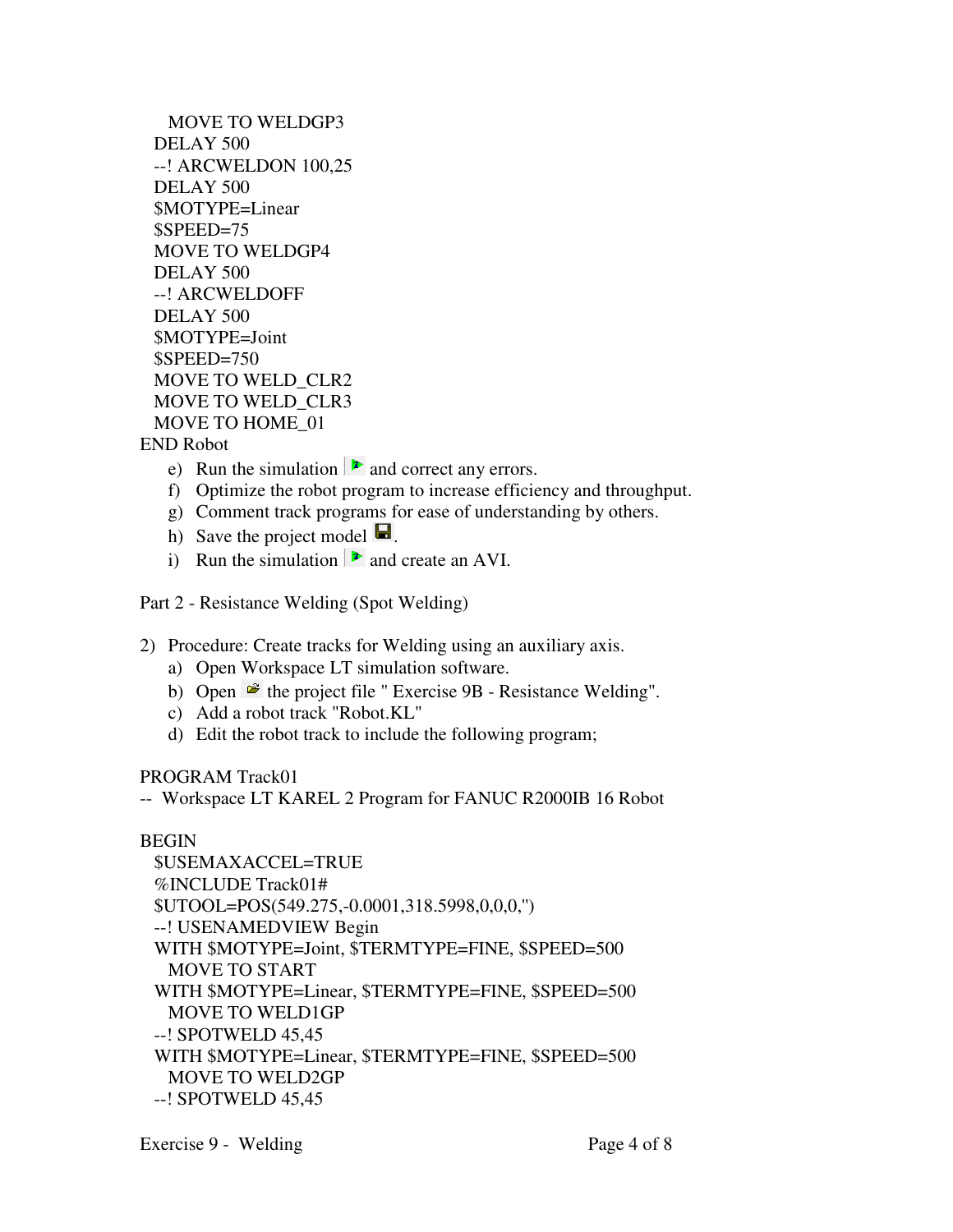```
 --! USENAMEDVIEW Right 
WITH $MOTYPE=Linear, $TERMTYPE=FINE, $SPEED=500 
 MOVE TO WELD3GP 
--! SPOTWELD 45,45 
WITH $MOTYPE=Linear, $TERMTYPE=FINE, $SPEED=500 
 MOVE TO WELD4GP 
--! SPOTWELD 45,45 
WITH $MOTYPE=Linear, $TERMTYPE=FINE, $SPEED=500 
 MOVE TO WELD5GP 
--! SPOTWELD 45,45 
WITH $MOTYPE=Linear, $TERMTYPE=FINE, $SPEED=500 
 MOVE TO WELD6GP 
--! SPOTWELD 45,45 
WITH $MOTYPE=Linear, $TERMTYPE=FINE, $SPEED=500 
 MOVE TO WELD7GP 
--! SPOTWELD 45,45 
WITH $MOTYPE=Linear, $TERMTYPE=FINE, $SPEED=500 
 MOVE TO WELD8GP 
--! SPOTWELD 45,45 
WITH $MOTYPE=Linear, $TERMTYPE=FINE, $SPEED=500 
 MOVE TO WELD9GP 
--! SPOTWELD 45,45 
--! USENAMEDVIEW Bottom 
WITH $MOTYPE=Linear, $TERMTYPE=FINE, $SPEED=500 
 MOVE TO GP1 
WITH $MOTYPE=Joint, $TERMTYPE=COARSE, $SPEED=500
 MOVE TO GP2 
WITH $MOTYPE=Joint, $TERMTYPE=COARSE, $SPEED=500
 MOVE TO GP3 
WITH $MOTYPE=Joint, $TERMTYPE=COARSE, $SPEED=500
 MOVE TO GP4 
WITH $MOTYPE=Joint, $TERMTYPE=FINE, $SPEED=500 
 MOVE TO GP5 
WITH $MOTYPE=Linear, $TERMTYPE=FINE, $SPEED=500 
 MOVE TO WELD10GP 
--! SPOTWELD 45,45 
WITH $MOTYPE=Linear, $TERMTYPE=FINE, $SPEED=500 
 MOVE TO WELD11GP 
--! SPOTWELD 45,45 
WITH $MOTYPE=Linear, $TERMTYPE=FINE, $SPEED=500 
 MOVE TO WELD12GP 
--! SPOTWELD 45,45 
WITH $MOTYPE=Linear, $TERMTYPE=FINE, $SPEED=500 
 MOVE TO WELD13GP 
--! SPOTWELD 45,45 
WITH $MOTYPE=Linear, $TERMTYPE=FINE, $SPEED=500
```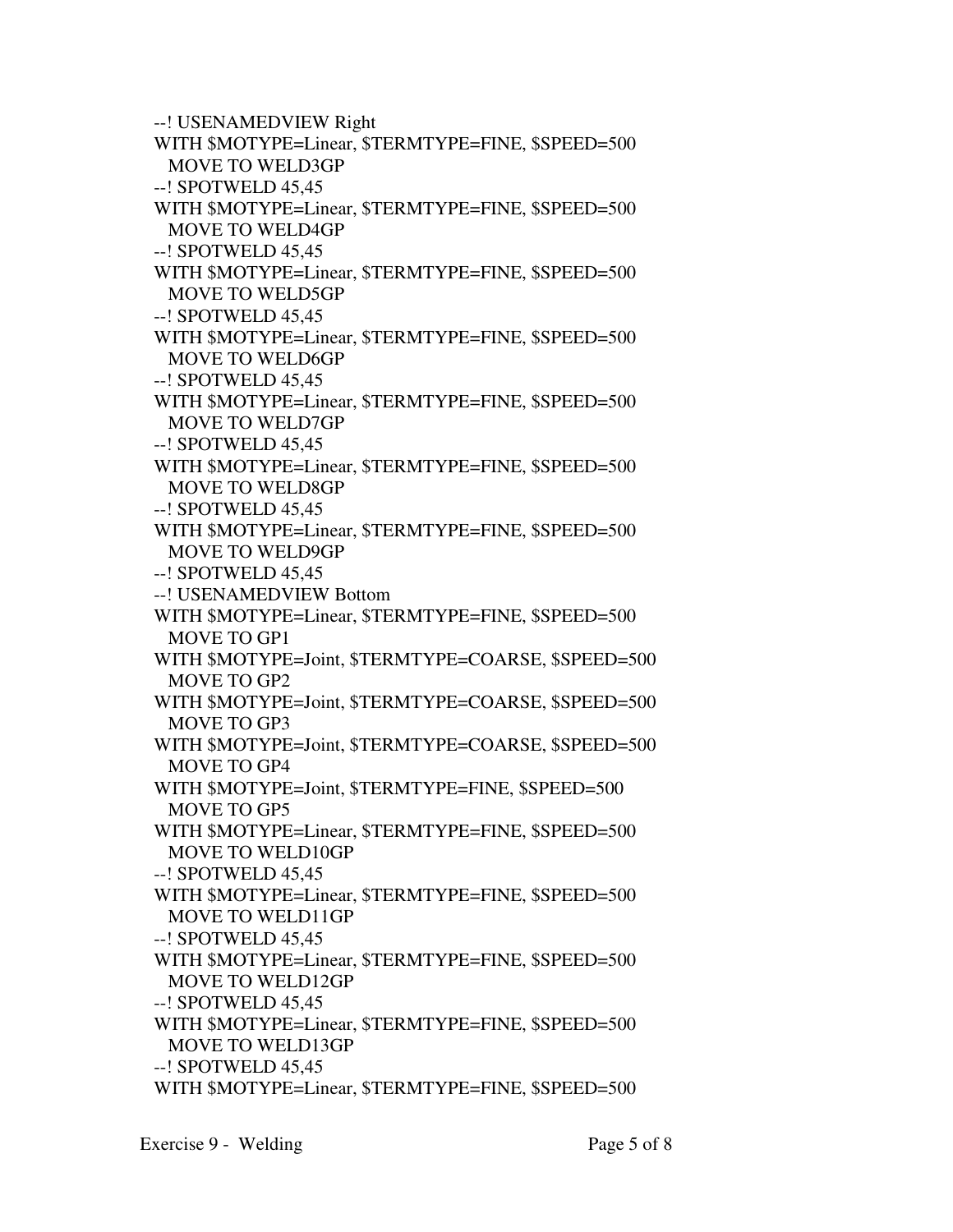MOVE TO WELD14GP --! SPOTWELD 45,45 WITH \$MOTYPE=Linear, \$TERMTYPE=FINE, \$SPEED=500 MOVE TO WELD15GP --! SPOTWELD 45,45 WITH \$MOTYPE=Linear, \$TERMTYPE=FINE, \$SPEED=500 MOVE TO WELD16GP --! SPOTWELD 45,45 WITH \$MOTYPE=Linear, \$TERMTYPE=FINE, \$SPEED=500 MOVE TO WELD17GP --! SPOTWELD 45,45 WITH \$MOTYPE=Linear, \$TERMTYPE=COARSE, \$SPEED=500 MOVE TO GP6 WITH \$MOTYPE=Joint, \$TERMTYPE=COARSE, \$SPEED=500 MOVE TO GP7 WITH \$MOTYPE=Joint, \$TERMTYPE=COARSE, \$SPEED=500 MOVE TO GP8 WITH \$MOTYPE=Joint, \$TERMTYPE=COARSE, \$SPEED=500 MOVE TO PP9 WITH \$MOTYPE=Joint, \$TERMTYPE=FINE, \$SPEED=500 MOVE TO GP10 WITH \$MOTYPE=Linear, \$TERMTYPE=FINE, \$SPEED=500 MOVE TO WELD18GP --! SPOTWELD 45,45 WITH \$MOTYPE=Linear, \$TERMTYPE=FINE, \$SPEED=500 MOVE TO GP10 WITH \$MOTYPE=Joint, \$TERMTYPE=COARSE, \$SPEED=500 MOVE TO PP9 WITH \$MOTYPE=Linear, \$TERMTYPE=FINE, \$SPEED=500 MOVE TO GP11 WITH \$MOTYPE=Linear, \$TERMTYPE=FINE, \$SPEED=500 MOVE TO GP12 WITH \$MOTYPE=Linear, \$TERMTYPE=FINE, \$SPEED=500 MOVE TO GP13 WITH \$MOTYPE=Linear, \$TERMTYPE=FINE, \$SPEED=500 MOVE TO WELD19GP --! SPOTWELD 45,45 WITH \$MOTYPE=Linear, \$TERMTYPE=FINE, \$SPEED=500 MOVE TO WELD20GP --! SPOTWELD 45,45 WITH \$MOTYPE=Linear, \$TERMTYPE=FINE, \$SPEED=500 MOVE TO WELD21GP --! SPOTWELD 45,45 WITH \$MOTYPE=Linear, \$TERMTYPE=FINE, \$SPEED=500 MOVE TO WELD22GP --! SPOTWELD 45,45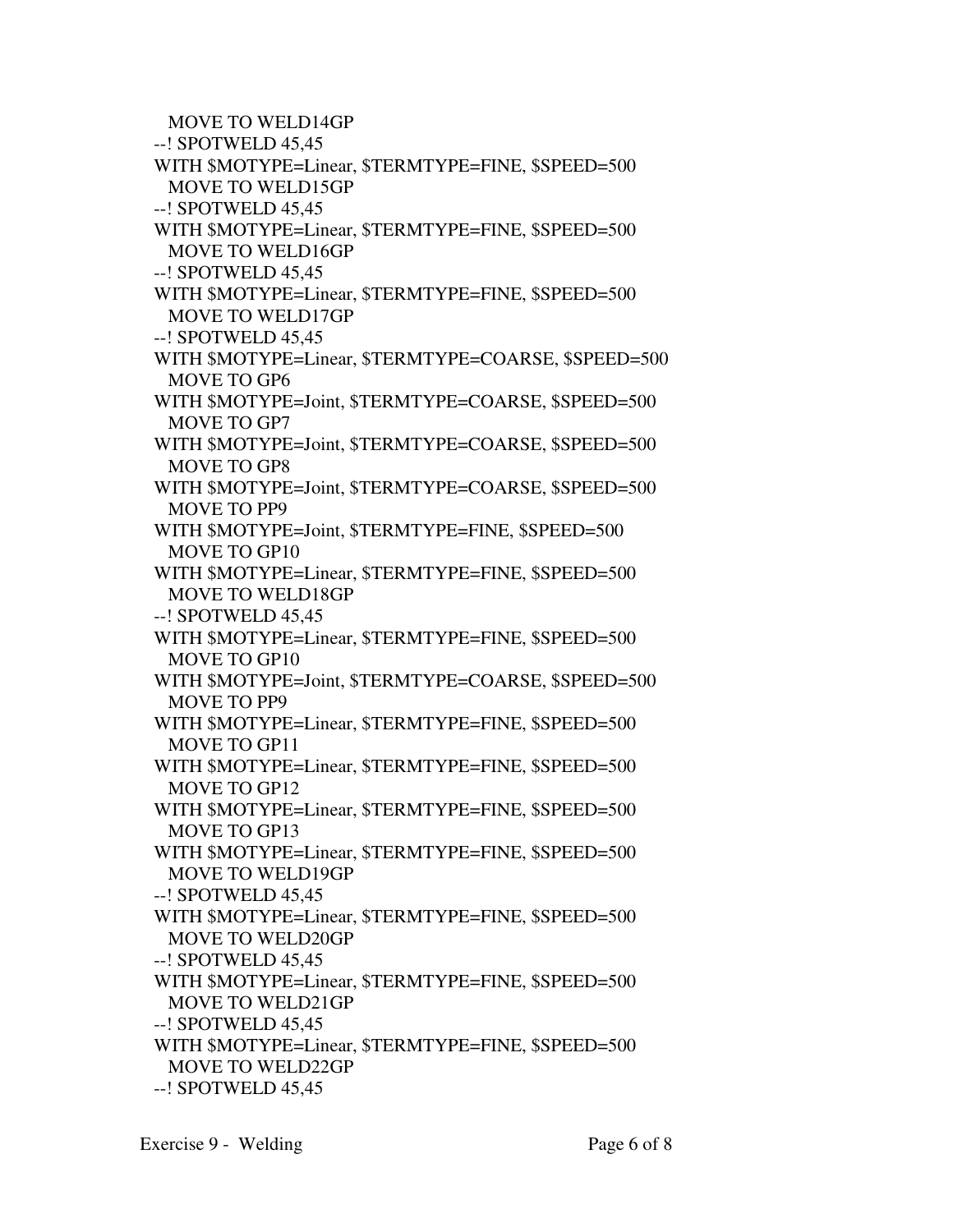```
 --! USENAMEDVIEW Left 
WITH $MOTYPE=Linear, $TERMTYPE=FINE, $SPEED=500 
 MOVE TO WELD23GP 
--! SPOTWELD 45,45 
WITH $MOTYPE=Linear, $TERMTYPE=FINE, $SPEED=500 
 MOVE TO WELD24GP 
--! SPOTWELD 45,45 
WITH $MOTYPE=Linear, $TERMTYPE=FINE, $SPEED=500 
 MOVE TO WELD25GP 
--! SPOTWELD 45,45 
WITH $MOTYPE=Joint, $TERMTYPE=FINE, $SPEED=500 
 MOVE TO GP14 
WITH $MOTYPE=Joint, $TERMTYPE=FINE, $SPEED=500 
 MOVE TO GP15 
WITH $MOTYPE=Linear, $TERMTYPE=FINE, $SPEED=500 
 MOVE TO WELD26GP 
--! SPOTWELD 45,45 
WITH $MOTYPE=Linear, $TERMTYPE=FINE, $SPEED=500 
 MOVE TO WELD27GP 
--! SPOTWELD 45,45 
WITH $MOTYPE=Linear, $TERMTYPE=FINE, $SPEED=500 
 MOVE TO WELD28GP 
--! SPOTWELD 45,45 
WITH $MOTYPE=Joint, $TERMTYPE=COARSE, $SPEED=500
 MOVE TO GP16 
WITH $MOTYPE=Joint, $TERMTYPE=COARSE, $SPEED=500
 MOVE TO GP17 
WITH $MOTYPE=Linear, $TERMTYPE=FINE, $SPEED=500 
 MOVE TO WELD29GP 
--! SPOTWELD 45,45 
WITH $MOTYPE=Linear, $TERMTYPE=FINE, $SPEED=500 
 MOVE TO WELD30GP 
--! SPOTWELD 45,45 
--! USENAMEDVIEW Back 
WITH $MOTYPE=Linear, $TERMTYPE=FINE, $SPEED=500 
 MOVE TO WELD31GP 
--! SPOTWELD 45,45 
WITH $MOTYPE=Joint, $TERMTYPE=COARSE, $SPEED=500
 MOVE TO GP18 
WITH $MOTYPE=Joint, $TERMTYPE=COARSE, $SPEED=500
 MOVE TO GP19 
WITH $MOTYPE=Linear, $TERMTYPE=FINE, $SPEED=500 
 MOVE TO WELD32GP 
--! SPOTWELD 45,45 
WITH $MOTYPE=Linear, $TERMTYPE=FINE, $SPEED=500 
 MOVE TO WELD33GP
```